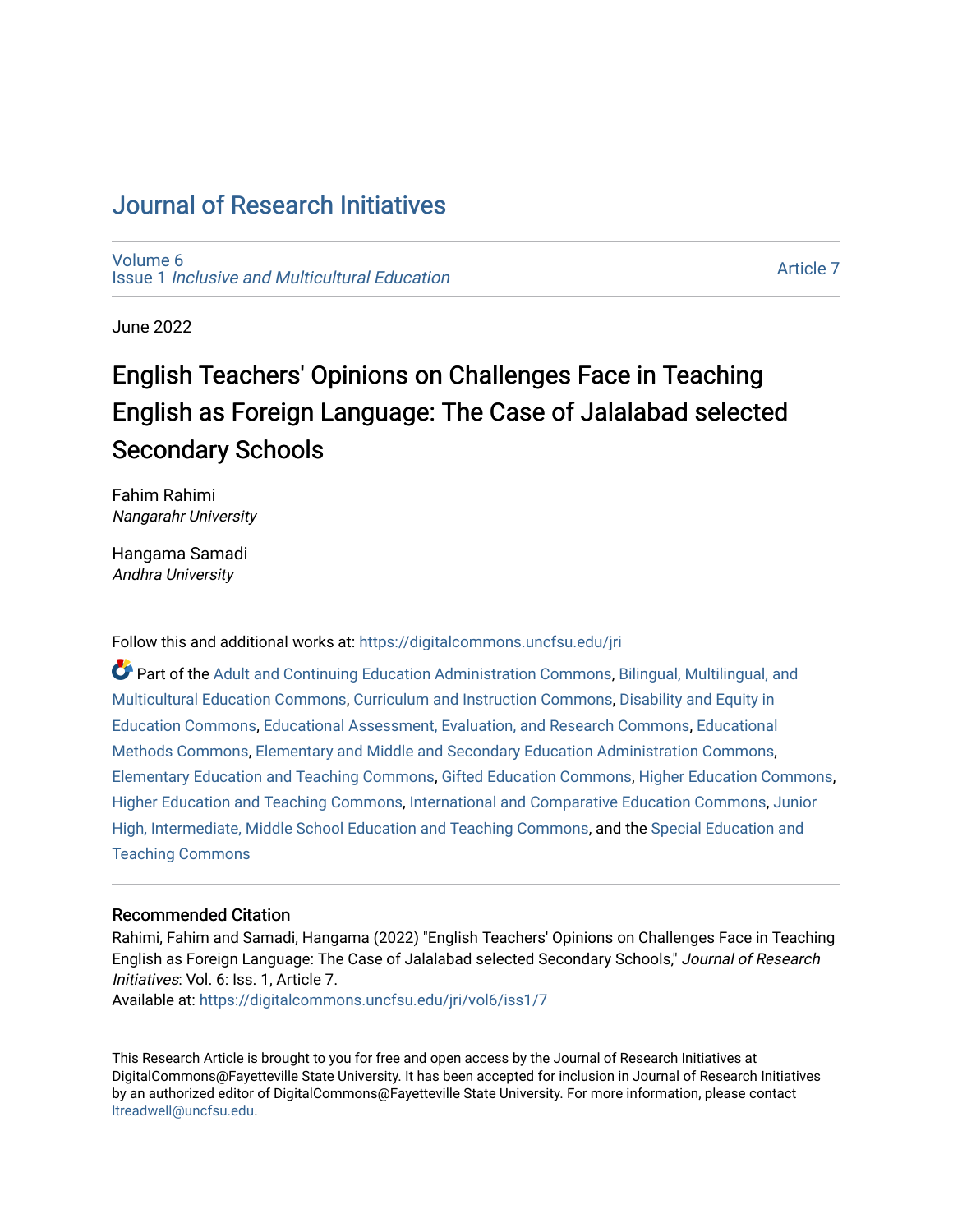## English Teachers' Opinions on Challenges Face in Teaching English as Foreign Language: The Case of Jalalabad selected Secondary Schools

## About the Author(s)

Fahim Rahimi is an Assistant Professor of English in the Department of English at Nangarhar University, Afghanistan. Currently, he is Ph.D. Research Scholar at Andhra University, India.

[fahimjan.rahimi@yahoo.com](mailto:fahimjan.rahimi@yahoo.com) [f.rahimi@nu.edu.af](mailto:f.rahimi@nu.edu.af) 

## Keywords

Challenges, English language, teaching, students, learning, schools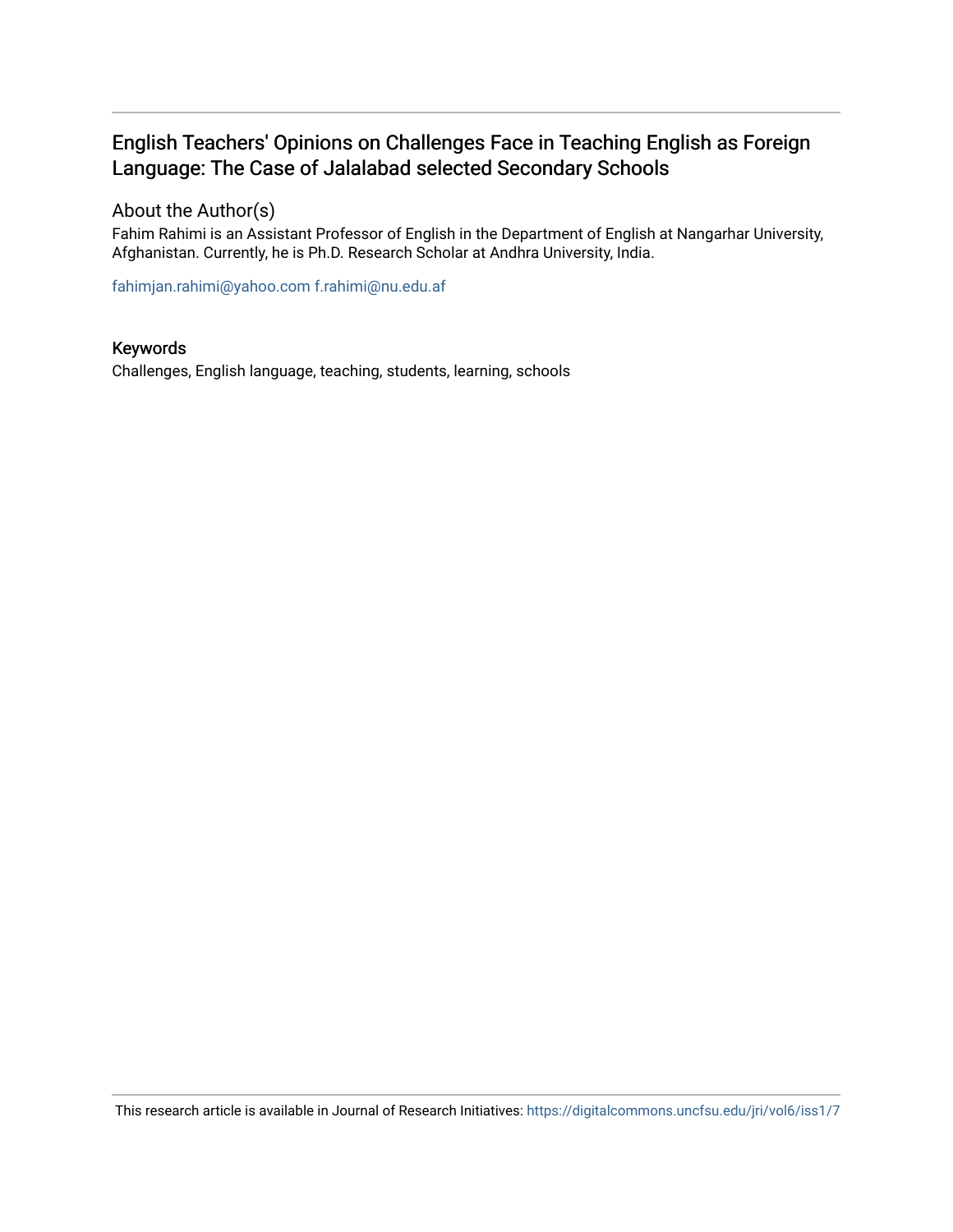

## **ENGLISH TEACHERS' OPINIONS ON CHALLENGES FACED IN TEACHING ENGLISH AS A FOREIGN LANGUAGE: THE CASE OF SELECTED JALALABAD SECONDARY SCHOOLS**

Fahim Rahimi, Andhra University; Nangarhar University Hangama Samadi, Andhra University

## **Abstract**

One important goal of teaching is to achieve learning outcomes. It has been observed in universities that many students have different levels of English language proficiency. However, they study in the same English courses at the school level. The main objective of this study is to learn the challenges that exist in teaching the English language as a foreign language in secondary schools that affect the English proficiency of students. In addition, ways in which these challenges will be overcome is reviewed. The data collection tools were questionnaires and semi-structured interviews to collect data from English language teachers in selected schools. The results found that teachers faced challenges with a lack of authentic materials and multilevel students in the same class. The learning environment and the teaching-learning process were two other critical challenges.

*Keywords*: Challenges, English language, teaching, students, learning, schools.

### **Introduction**

Teaching is more than delivering a lecture, it includes the learning outcome. Achieving the objectives of the learning process requires well-educated teachers and planners. The importance of learning English has become a valued need in higher education in most societies. Learning a foreign language also helps familiarize learners with various cultures (Isisag and Demirel, 2010).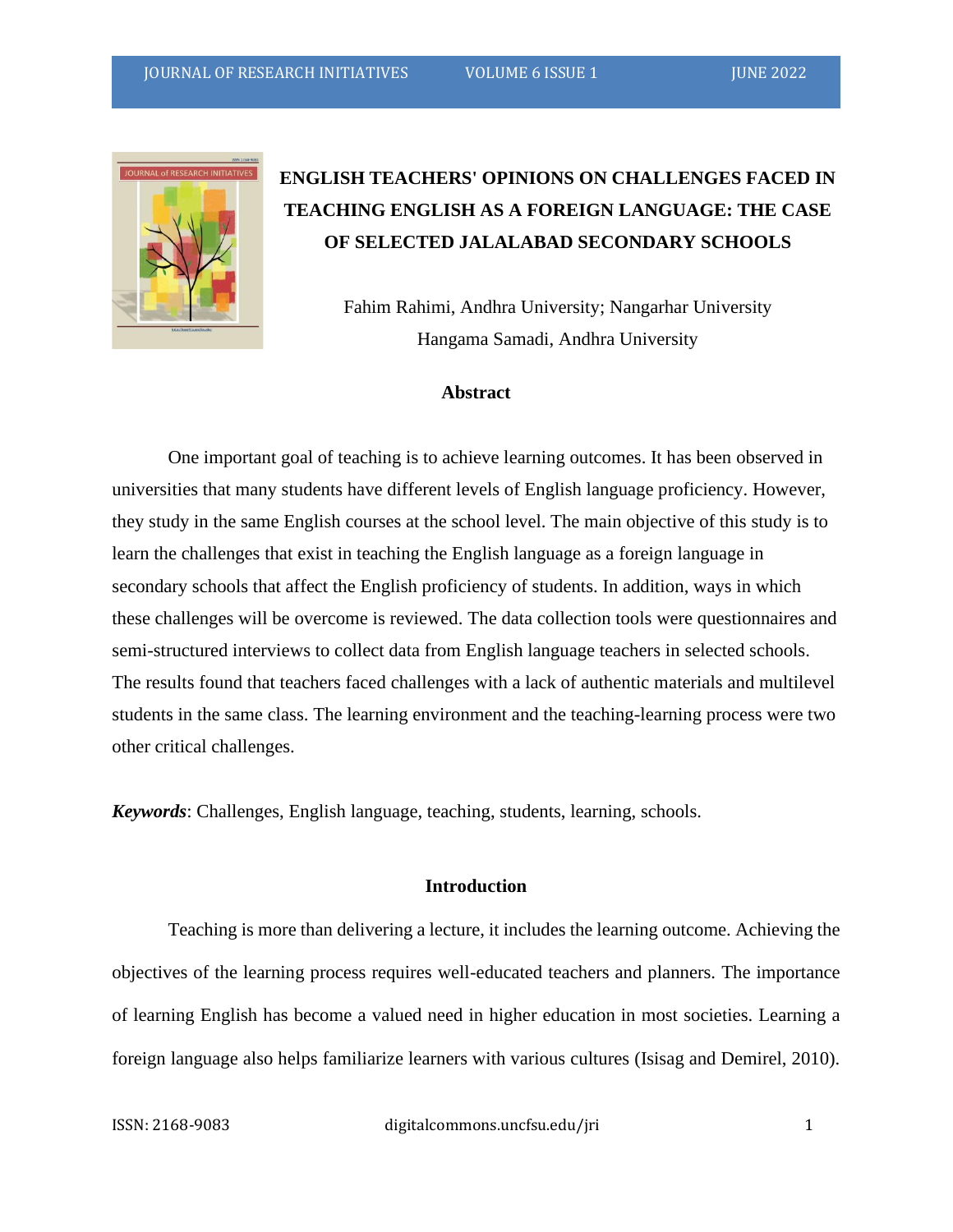Similarly, Gedikoglu (2005) stated that learning a foreign language helps with cultural exchange programs around the world.

English has been taught as a foreign language in Afghanistan schools from grade  $(4<sup>th</sup>)$  till  $(12<sup>th</sup>)$ . Learning the English Language dramatically increased after 9/11, when American troops arrived in Afghanistan (Azami, 2009). Thus, it is essential for foreign language teachers to have good skills to teach according to the needs of students. Sefeoglu (2006) mentioned that teaching is a complex job and requires enough training to be well-planned, to enable the teacher to teach the target language in the class. The teachers' skills, beliefs, attitudes, methodology, and decisions play a vital role in the learning process, and the same is applied to students (Akalin and Zengin, 2007). However, English language teachers still face some challenges in teaching English as a foreign language in Afghanistan (Nazari et al., 2021).

This research aims to study the challenges teachers' have in teaching English as a foreign language in secondary schools in Jalalabad, Afghanistan from the teachers' perspective. Nazari et al. (2021) believed that language teachers face various challenges in countries that contrast politically and ideologically with the western conceptualization of education.

The study addressed the following research questions.

- 1. What are teachers' main challenges in teaching English as a foreign language?
- 2. What are the possible solutions for the main challenges in teaching English as a foreign language?

## **Review of Literature**

The government's educational system has the primary responsibility to train and educate entities within the nation. Through viable educational system(s), individuals can actively take part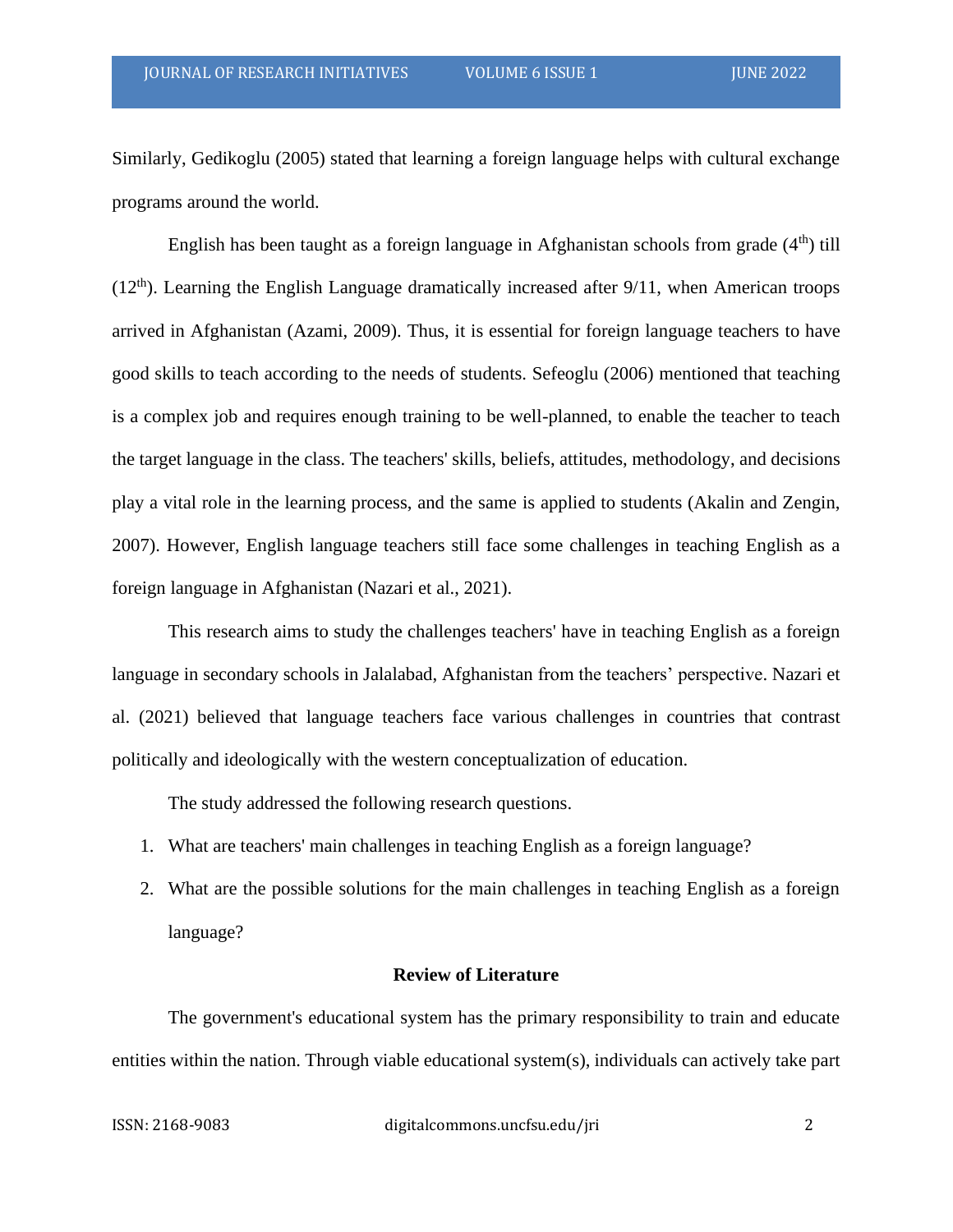in social, political, and economic relationships nationwide and globally. Individuals must learn an international language (English) to communicate worldwide. For example, individuals should be multilingual to participate actively in projects, businesses, and gathering data; and to analyze and present it to further the social benefit.

Two questions raised include, what are the main barriers and what are the solutions to improve teaching English in schools. According to Faiq (2005), most teachers in Afghanistan have no formal training and do not have access to support the use of high-quality teaching strategies, especially in rural areas. It is well known that developing both language skills (receptive and productive) has a vital role in communication and proficiency. These days the English language has a tremendous role in making relationships on various levels across the country and with diverse people. English is accepted as a *lingua franca* for better international communication in most countries. Since it is impossible to be an active participant in global life without proficiency in English, it is not regarded as a foreign language to be learned. Rather, English is an essential qualification everyone should obtain. In addition, Braine (1999) stated that the English language has been widely used and considered a universal language.

Learning English as a foreign language is essential in present-day situations. Kohli (2012) stated that the teacher plays the role of facilitator and is only a symbol that exists in the process and sometimes takes part in the teaching-learning process. Therefore, it is essential to know the use of various techniques to help students achieve their goals.

It is essential to learn the English language to cope with the recent revolution in education worldwide. This study focuses on the challenges teachers face during English language teaching and points out and recommends possible solutions.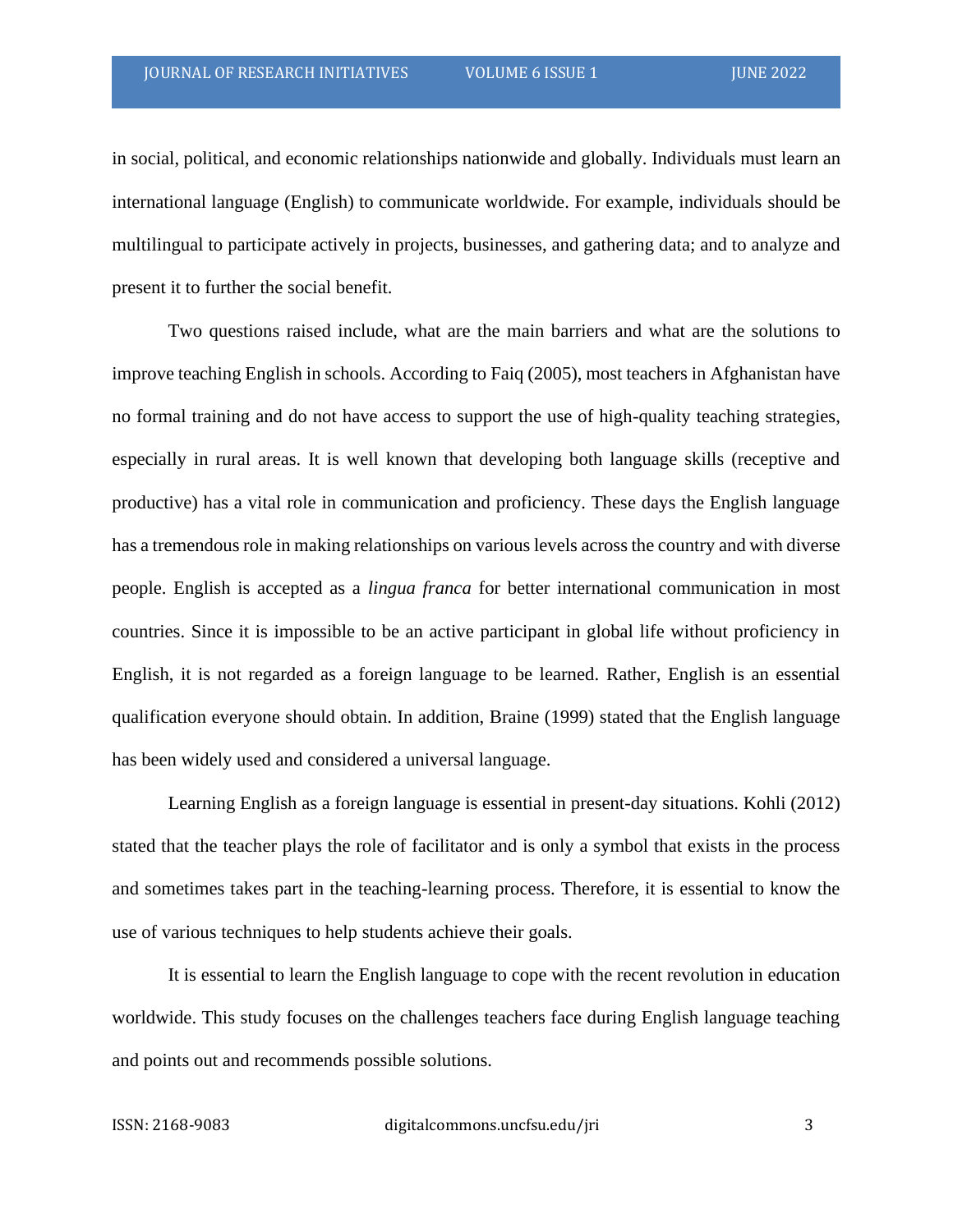### **Challenges of Teaching English as a Foreign Language**

This research aims to discover the main challenges of teaching English as a foreign language that teachers face. Usually, teachers are confronted with various problems at different levels. Teachers whose native language is not English may not be familiar with the fundamentals of English language teaching. Brown (1994) stated that the teachers' success is to implement the strategies and approaches to the teachers' instruction and communicate with students by transferring the knowledge.

Teaching English as a foreign language has become common in various parts of the world. For non-native English teachers, the process of Teaching becomes challenging. These challenges make it hard for teachers to deal appropriately with students. According to Brown (2007), methods are the guideways on which an approach relies. An approach has several methods that can be used to achieve the goal of the learner or teacher.

According to Coleman (2019), the Ministry of Education of Afghanistan has opted to rethink its educational policies and objectives from traditional perspectives to ensure quality education based on current understandings. According to Coleman, language learning has also been given extra credit; English and Arabic subjects will be given more weekly instruction periods. It has yet to be determined how Afghan teachers comprehend and deal with these changes and how they make meaning of their professionalism.

In addition, Teaching is an art, and the quality of Teaching depends on the teacher's love, dedication, and devotion to the subject of the knowledge (Bhallah et al. 2002). The quality of any teaching program cannot rise above the quality of its teachers. Educators have the responsibility to bring positive changes in students learning of the subject. It is hoped that this research may help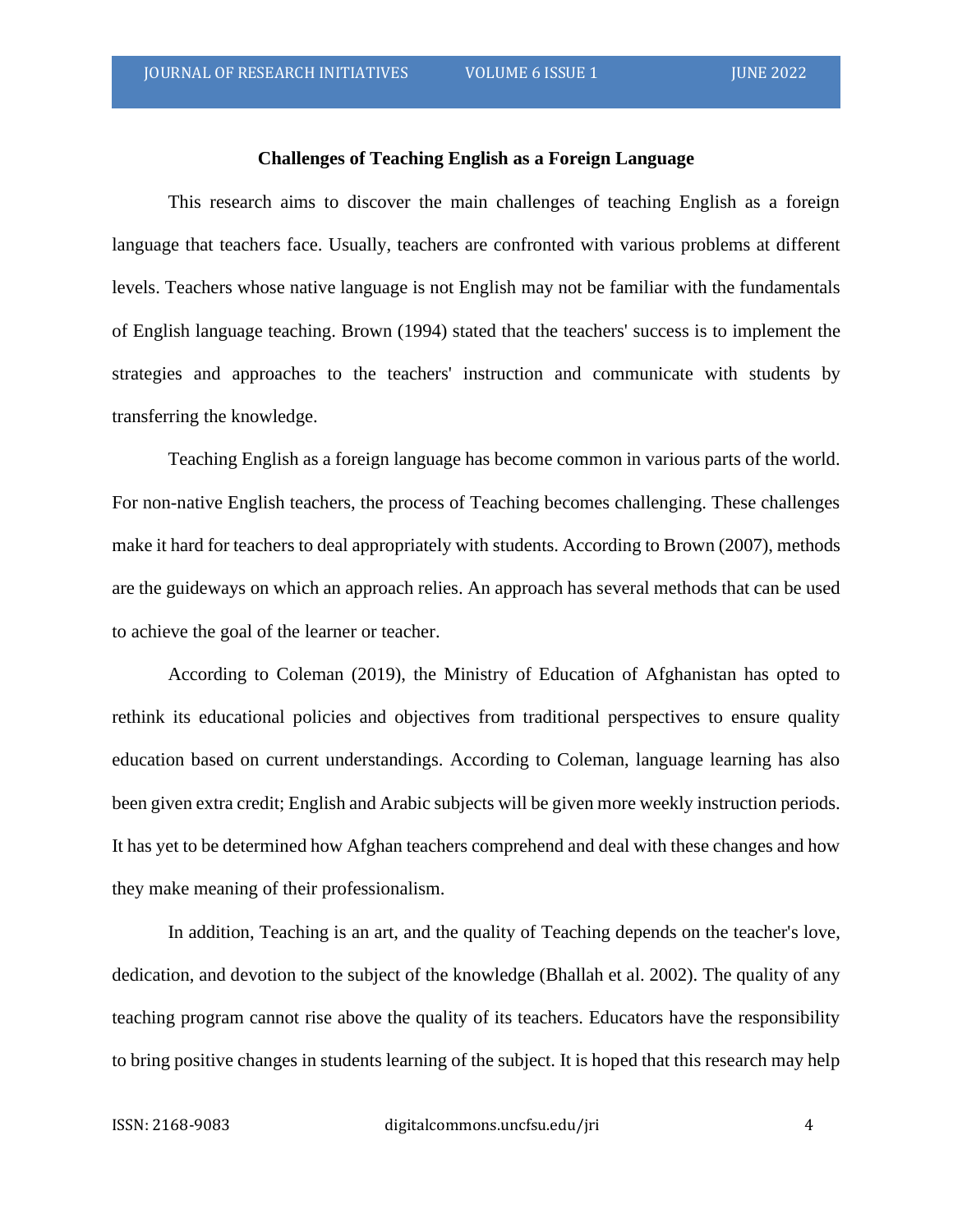educators to constantly develop the learner's ability in English language teaching and resolve the challenges that teachers encounter while teaching English as a foreign language in the secondary schools of Jalalabad, Afghanistan.

#### **Research Methodology**

This study is based on mix method that employs qualitative and quantitative components. A descriptive method was used for the questionnaire, and semi-structured interviews were employed for qualitative data collection. This study used a questionnaire to find the challenges teachers encountered in the past and the present with concern to their conditions. This short research study group is selected secondary schools in Jalalabad City, Afghanistan. English is taught as a foreign language in primary and secondary education from grade  $4<sup>th</sup>$  in Afghanistan.

The first part of the questionnaire was regarding the demographic information. The second part of the questionnaire consisted of 10 multiple choice questions; the scale comprised questions verbalizing the challenges encountered by teachers regarding their field and the Likert Scale of (Yes, Partially, No). Moreover, the semi-structured interview was conducted to learn the challenges from the perspective of English teachers in teaching English as a foreign language in the secondary schools of Jalalabad, Afghanistan, more openly.

The data was analyzed via SPSS IBM 24<sup>th</sup> version through percentages and frequencies. The responses to the semi-structured interviews have been changed to transcripts without any modifications.

## **Result**

In total, 20 English language teachers participated in the study and answered all the questions in the questionnaire that can be seen in Table 1. The survey showed that 65% of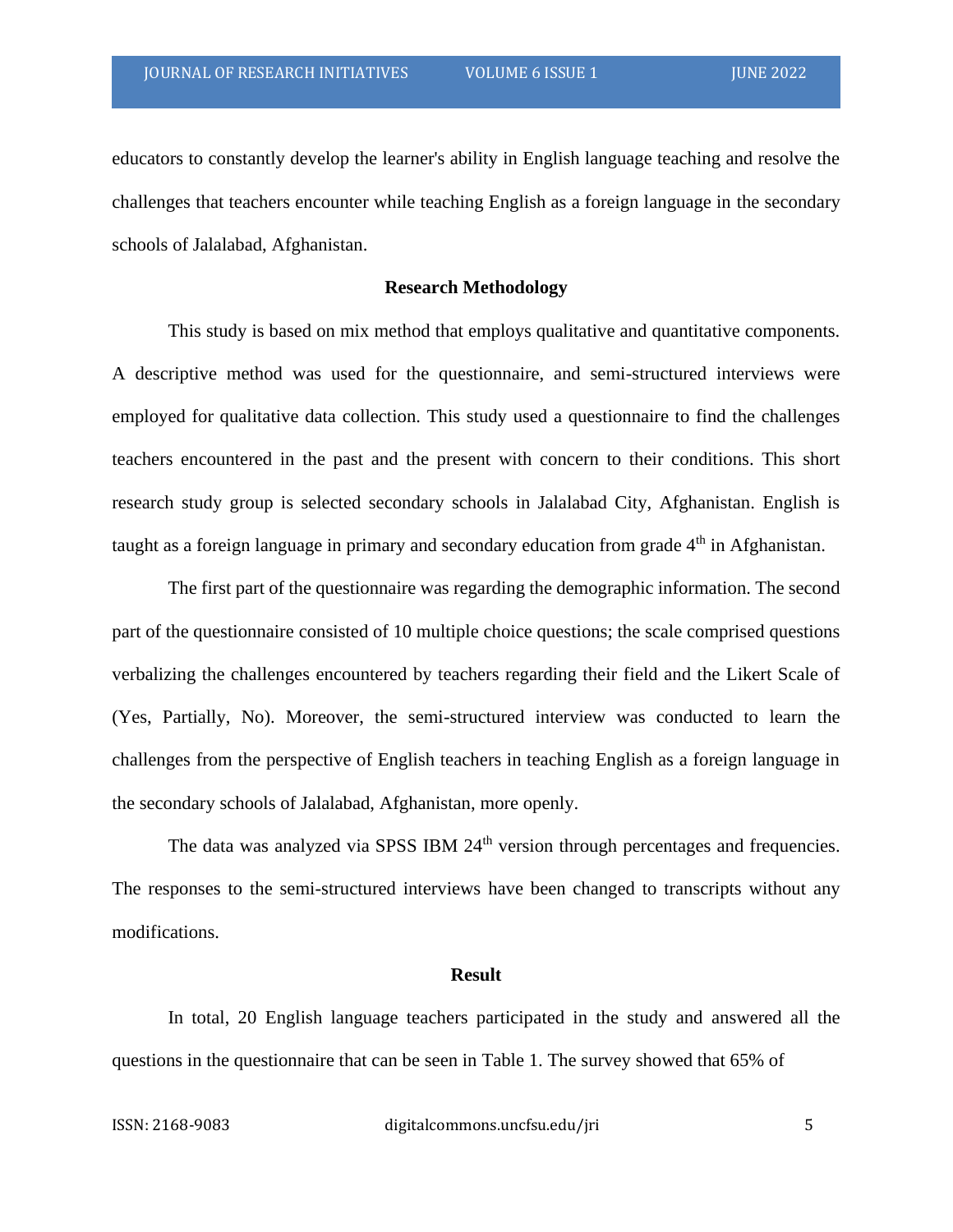participants are male while 35% are female. In the age category, 70% of participants are from 22 to 29, while 30% are from 30–to 35 years old. To determine the native language of teachers, 70% of participants are Pashto speakers, while 30% of teachers are Dari speakers. Based on qualification,  $65\%$  are bachelor's degrees, and  $35\%$  of teachers are associate degree ( $14<sup>th</sup>$  grade) holders. Also, to view their teaching experience, 25% have 1-3 years of working experience, 15% of teachers have 4-7 years of teaching experience, and 60% of teachers have 8-10 years of teaching experience. It was ascertained that 20% of participants were from Nangarhar High School, 25% were from Checknawary High School, 35% were from Bibi Zainab high School, and 20% were from Iqra Private High School.

## **Table 1.**

| <b>Variables</b>       | Category               | Frequency | Percentage |
|------------------------|------------------------|-----------|------------|
| <b>Gender</b>          | Male                   | 13        | 65         |
|                        | Female                 | $\tau$    | 35         |
| Age by year            | 22-29                  | 14        | 70         |
|                        | $30 - 35$              | 6         | 30         |
| <b>Native Language</b> | Pashto                 | 14        | 70         |
|                        | Dari                   | 6         | 30         |
| Qualification          | <b>Bachelor</b>        | 13        | 65         |
|                        | College $(14th$ Grade) | $\tau$    | 35         |
| <b>Experience</b>      | 1-3 years              | 5         | 25         |
|                        | 4-7 years              | 3         | 15         |

## *Descriptive analysis regarding the participants.*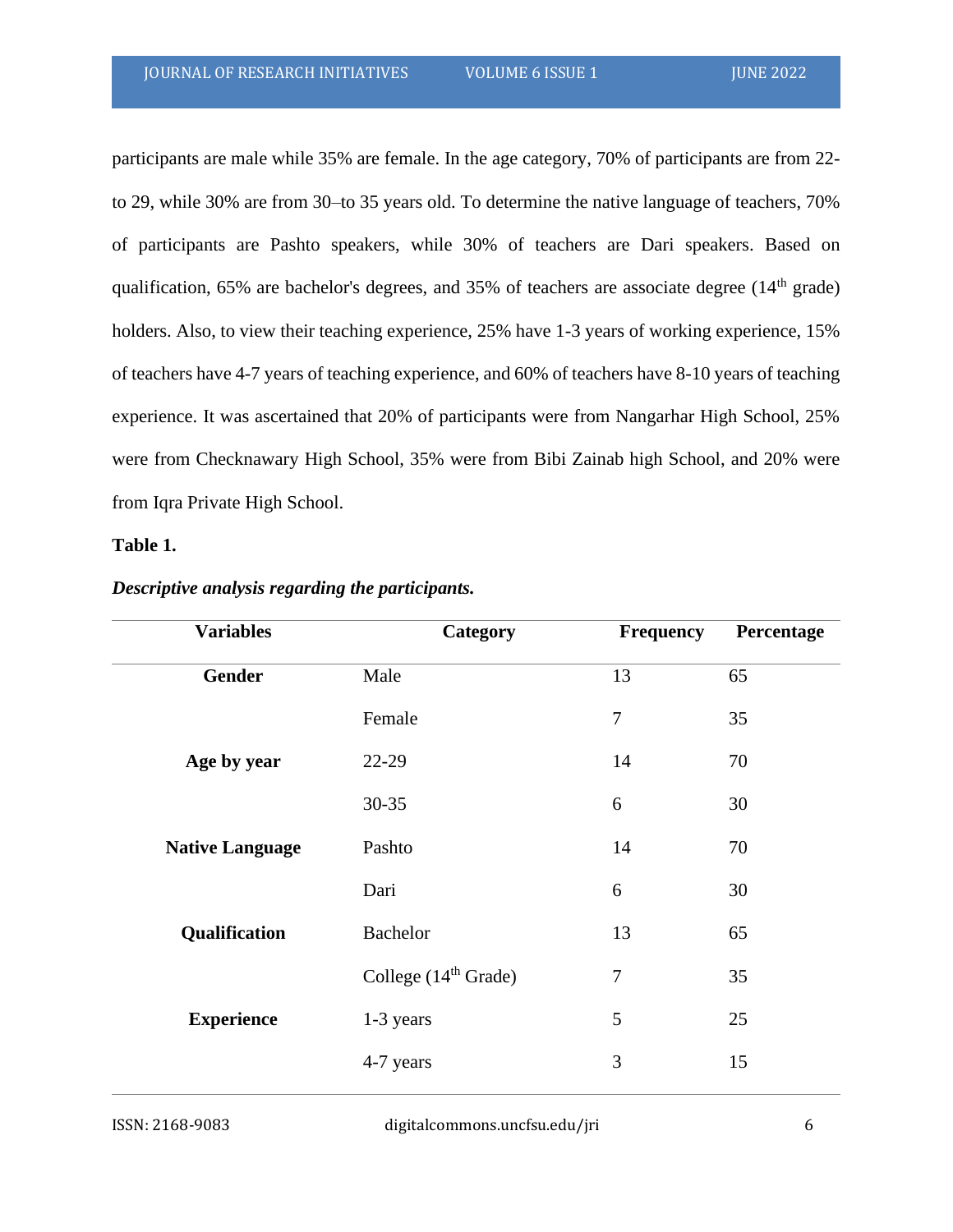| <b>JOURNAL OF RESEARCH INITIATIVES</b> | <b>VOLUME 6 ISSUE 1</b>  |                | <b>JUNE 2022</b> |
|----------------------------------------|--------------------------|----------------|------------------|
|                                        |                          |                |                  |
|                                        | 8-10 years               | 12             | 60               |
| <b>The School of Affiliation</b>       | Nangarhar High School    | $\overline{4}$ | 20               |
|                                        | Checknawary High School  | 5              | 25               |
|                                        | Bibi Zainab High School  | 7              | 35               |
|                                        | Iqra Private High School | 4              | 20               |
|                                        |                          |                |                  |

*Note*: Primary Data

## **Table 2.**

# *The perception of English teachers regarding the challenge encountered in Teaching English as a Foreign language in schools.*

| S.No. | <b>Question</b>                                         | Yes   | <b>Partially</b> | N <sub>0</sub> |
|-------|---------------------------------------------------------|-------|------------------|----------------|
| 1.    | Is teaching hours per week sufficient for learning      | 61%   | 18%              | 21%            |
|       | English in high school?                                 |       |                  |                |
| 2.    | Do you usually find enough time for preparing and       | 59%   | 12%              | 29%            |
|       | planning your English classes?                          |       |                  |                |
| 3.    | Do you consider a large number of students in a class a | 78.6  | 0%               | 21.4           |
|       | challenge in English class?                             |       |                  |                |
| 4.    | Do you provide feedback on students' assignments?       | 86%   | 14%              | 0%             |
| 5.    | Do you give short and direct instruction on             | 35.7% | 35.7%            | 28.6%          |
|       | assignments?                                            |       |                  |                |
| 6.    | Do you think the different levels of students are a     | 72%   | 7%               | 21%            |
|       | challenge?                                              |       |                  |                |
|       |                                                         |       |                  |                |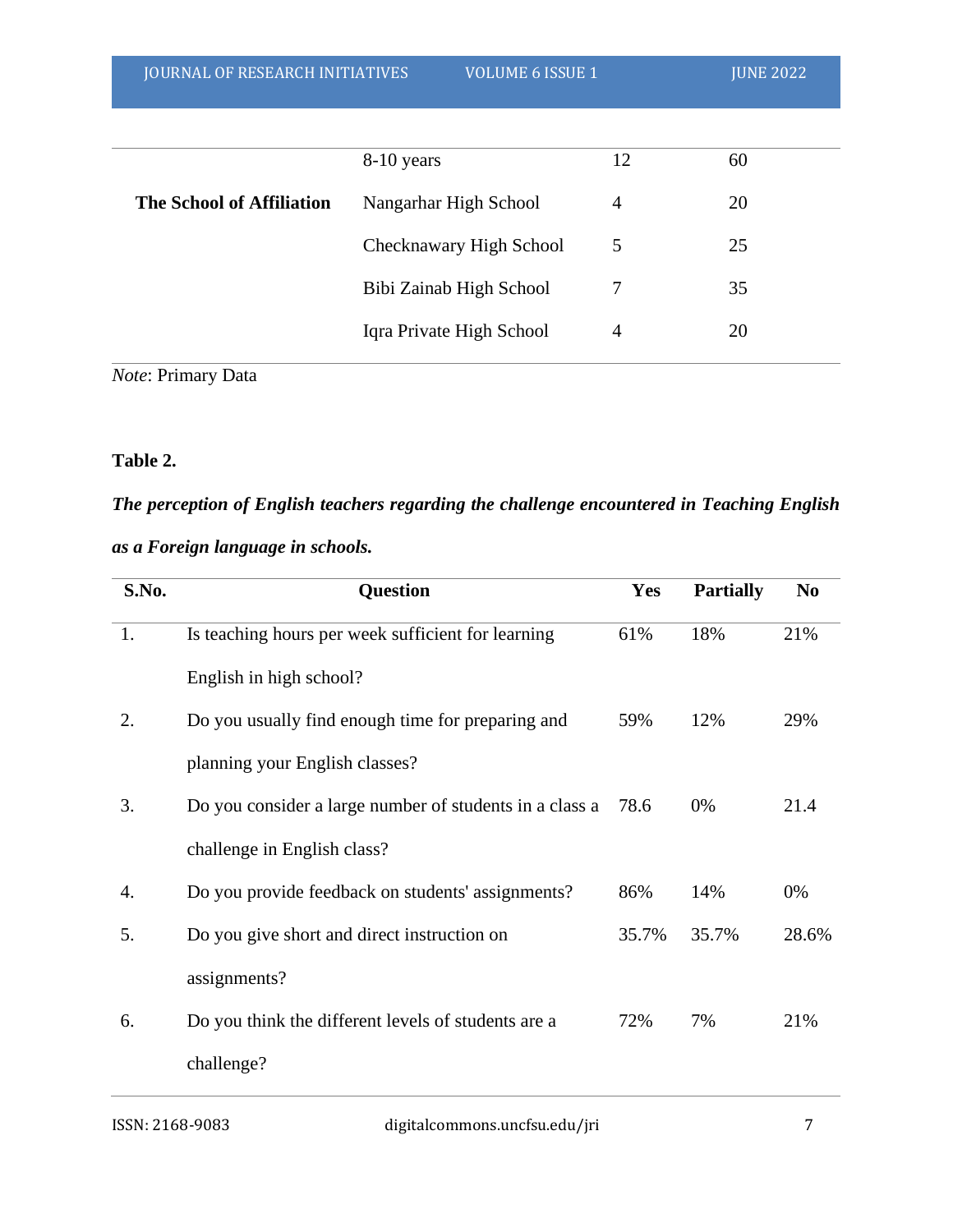| 7.  | Do your students actively participate in the classroom? | 50% | 7%  | 43% |
|-----|---------------------------------------------------------|-----|-----|-----|
| 8.  | Do the textbooks of English specified for secondary     | 43% | 0%  | 57% |
|     | school support their purpose and needs for learning     |     |     |     |
|     | English?                                                |     |     |     |
| 9.  | Are the current methods and materials appropriate for   | 21% | 19% | 60% |
|     | teaching English to young learners with specific        |     |     |     |
|     | learning objectives?                                    |     |     |     |
| 10. | Do you have enough space for group work and other       | 36% | 14% | 50% |
|     | classroom projects/activities in the classroom?         |     |     |     |

To the question "Are teaching hours per week sufficient for learning English in high school?" 61% of teachers responded that it is not enough to cover all the objectives of the lessons and fulfill the needs of the students. On the other hand, 18% partially agree, while 21% of teachers think it is enough time per week.

To the statement "Do you usually find enough time for preparing and planning your English Classes?" 59% of English teachers responded 'yes.' It means they have enough time to prepare for English class, while 12% partially agreed. Opposite to that number, 29% of teachers answered the statement with 'No.'

Usually, a teacher schedules time to make lesson plans, prepare for class teaching, give feedback on assignments, and make supplementary annotations. Teachers also have their office hours when they want to have students individually work with them. A teacher needs to have enough time for class preparation in this case. Luckily, in this study, it can be read that 59% of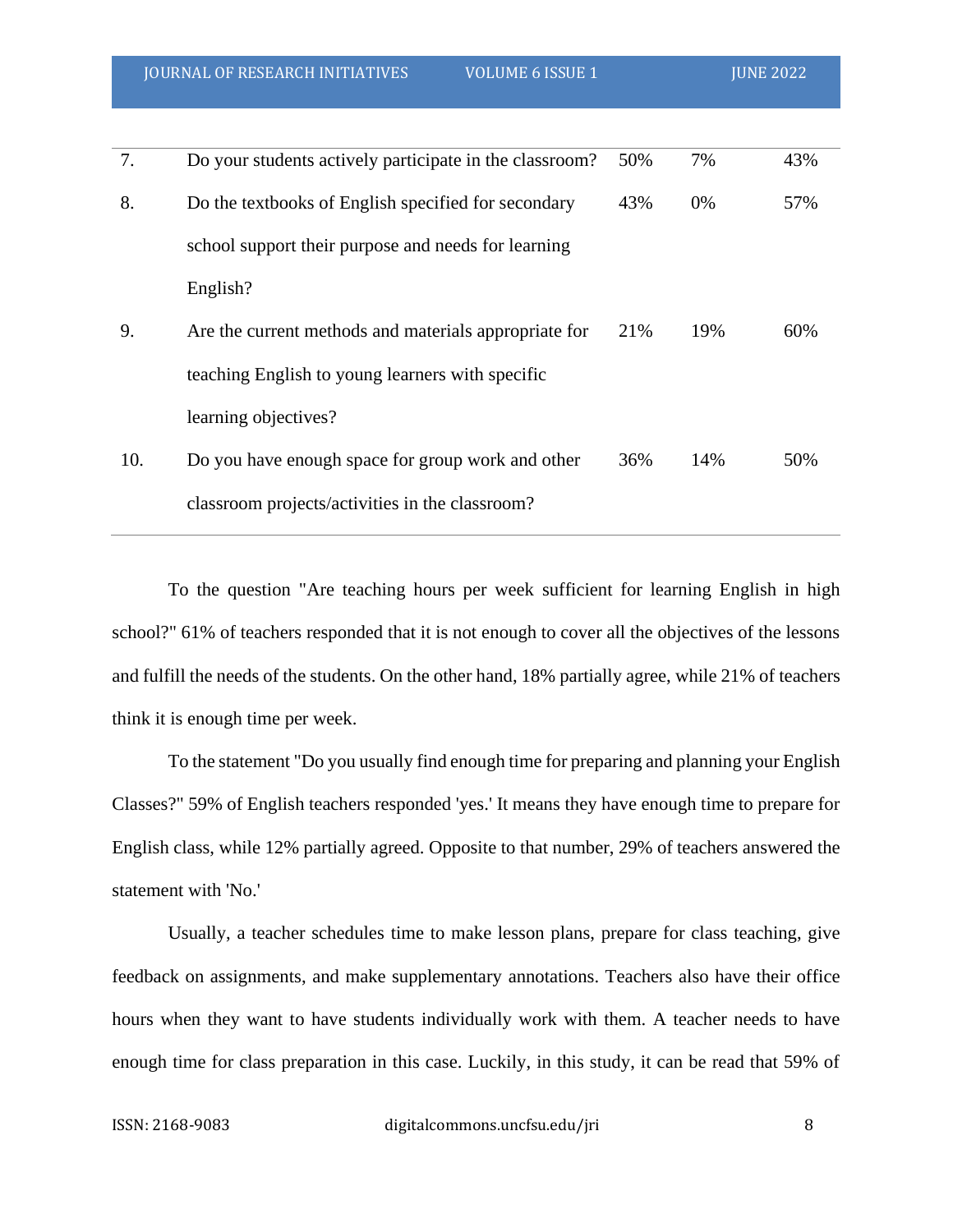teachers answered that they have enough time. This indicates a good improvement in teaching English.

To the statement "Do you consider a large number of students as a challenge in English class?" 78.6% of teachers consider large numbers of students a challenge, while 21.4% do not consider it a challenge. The definition of a large class may differ from nation to nation. Let's consider a class of 25 students as small and more than 25 students in a class as large. Teachers in the four schools studied reported that a large class is challenging. Almost 80% said that it is a problem to teach a large class. Large classes in these four schools make learning difficult because the English proficiency of the students differs.

To the question "Do you provide feedback on students' assignments?" 86% of teachers answered that they provide feedback, while 14% partially offer feedback. Similarly, to the question, "Do you give short and direct instruction?" 35.7% of teachers answered 'yes' while the other 35.7% responded partially and 28.6% of teachers responded that they do not provide short and direct instruction.

In response to the question, "Do your students actively participate in the classroom? 50% of teachers responded with 'yes.' In comparison, 7% partially agreed, and 43% replied 'no.' Teachers replied to the question "Do the textbooks of English specified for secondary school support the purpose and needs for learning English?" with 43% 'yes' and 57% with 'no.' It can be read that current English textbooks have some drawbacks to fulfill the students' needs.

When teachers were asked, "Are the current methods and materials appropriate for teaching English to young learners with specific learning difficulties?" 60% of teachers said they are not appropriate, 19% of respondents believed they are partially relevant, but 21% said they are suitable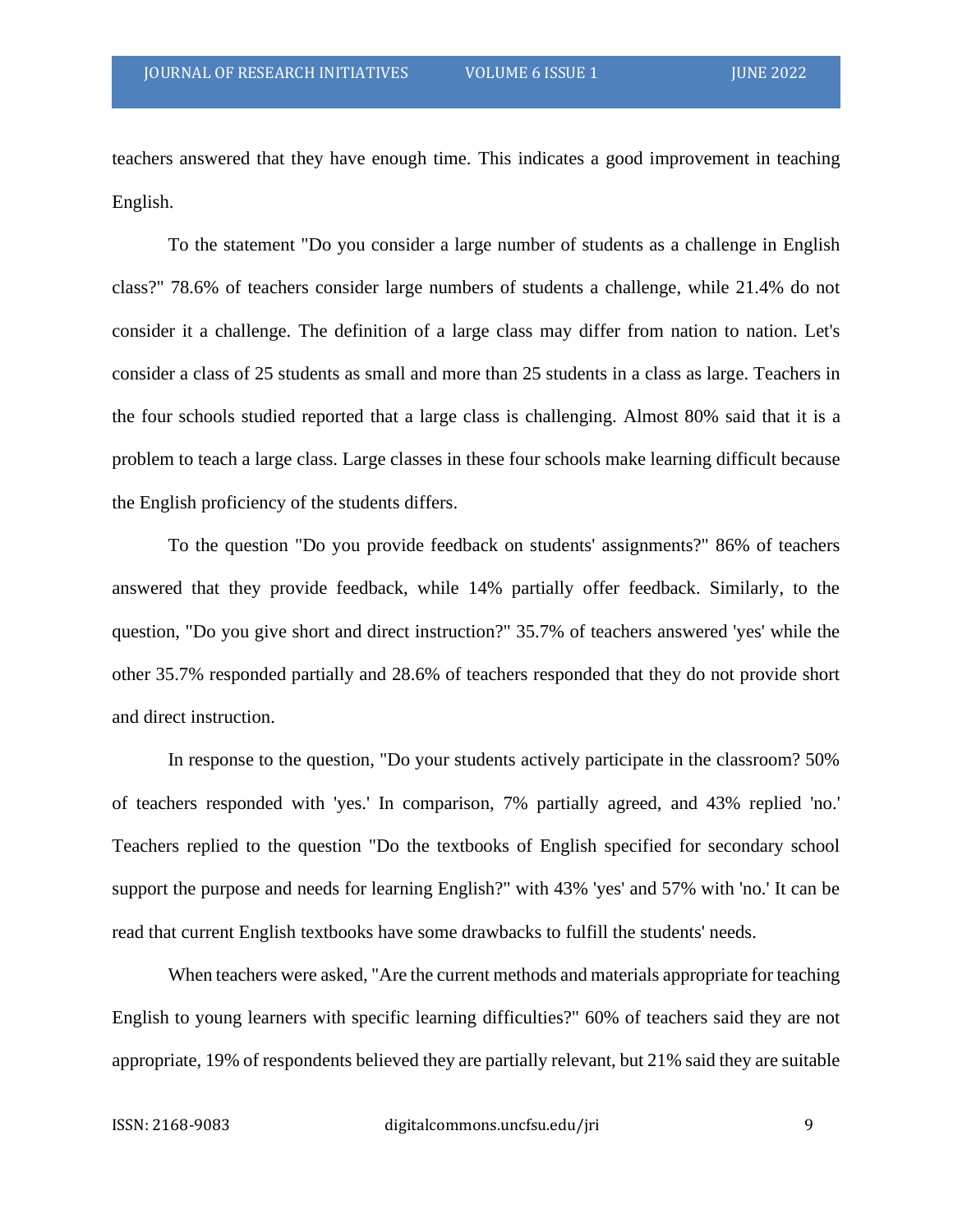for students who have specific needs. Students of special needs are students who lack hearing, seeing, or other abilities. For example, a student can learn a text by heart, but he can comprehend it by looking at the underlying meaning of the text.

Teachers responded to this question, "Do you have enough space in the classroom for group works and other classroom projects/activities?" with 36% 'yes,' 14% partially, and 50% 'no.' Two of three English classes do not have enough classrooms, a yard, or any other facilities where students can do their group work, educational activities, and discussion.

#### **Analysis of the Semi-Structured Interviews**

In addition, the data collected from the semi-structured interviews on the challenges of English teachers in secondary schools of Jalalabad from teachers' perspectives elicit some vital information on challenges from the teachers and their views on how to overcome the difficulties.

The teachers were asked about the main challenges in teaching English as a foreign language in secondary schools. Almost all the teachers mentioned the three main challenges, the textbook, learning environment, and teaching-learning process. They specifically said that the current textbooks do not have a teacher's guide, making it difficult for them to teach the English language effectively. A teacher from Nangarhar High School stated, "The ministry of Education spent so much money on color books, but they did not think of teachers at all; at least they could provide a teacher's guide with answer key and instruction." Similarly, another teacher mentioned, "the textbooks do not have audio material essential for listening skills. We teach listening without any audio-visual aids, which means the students cannot listen to the native speaker". All teachers had similar responses about learning environments that are not conducive to learning a language. They believed that class strengths are enormous, and there is not enough space for activities. A

ISSN: 2168-9083 digitalcommons.uncfsu.edu/jri 10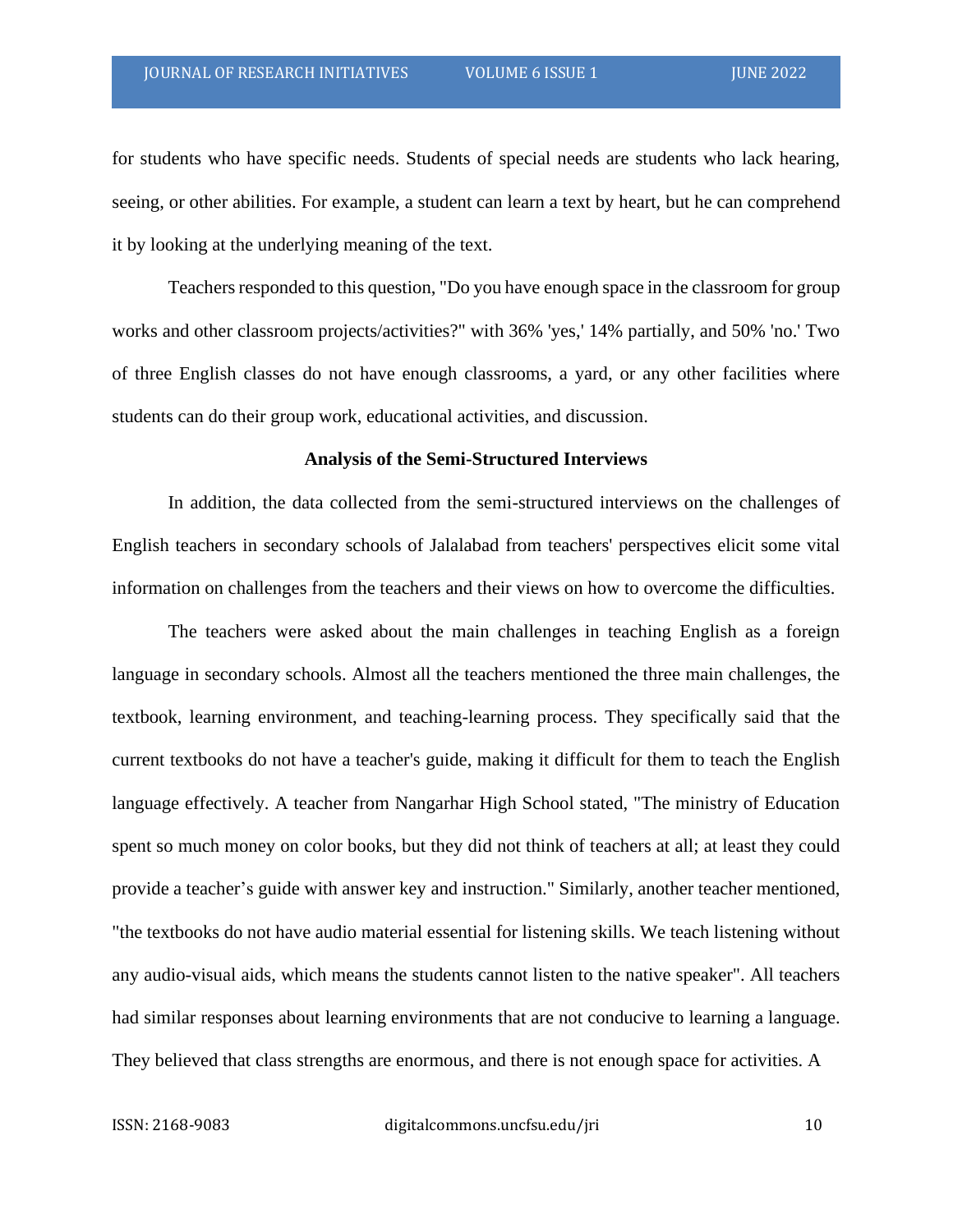teacher from Checknawary High School said, "the school building is tiny, and the number of students is large, sometimes it rains, we have a lack of classes, as we sit some classes under the trees." Another teacher said, "Most of the time, our school is out of electricity, especially in the summer season, so how can we teach in a class full of students and no space of half-meter at all." The teachers mentioned some challenges related to the teaching-learning process; specifically, they name the vast number of students per class resulted that they cannot give time for each student to participate.

It was pointed out that teachers cannot provide constructive feedback on students' assignments. Importantly, they mentioned the vast burden on instruction periods given to each teacher per week and noted that a teacher must teach 30 hours per week.

When teachers were asked about the possible solutions to these challenges, the responses were almost the same. They mentioned that the ministry of education must reform the textbooks, increase the number of teachers per school, provide teaching materials like teacher guides and audio-visual aids, and increase the length per class for language hours. Similarly, they mentioned that providing language labs will also help overcome the learning challenges. In addition, to provide professional training for English teachers on methodology. Finally, they said teachers' salaries must increase so that all teachers prepare for classes without any tension or the need to work in part-time jobs.

#### **Discussion**

In this study, the schoolteachers participated and answered the questions openly. It is revealed that there are some specific challenges in English Language teaching that most teachers face in secondary schools in Jalalabad. First, the credit hours per week are not enough for students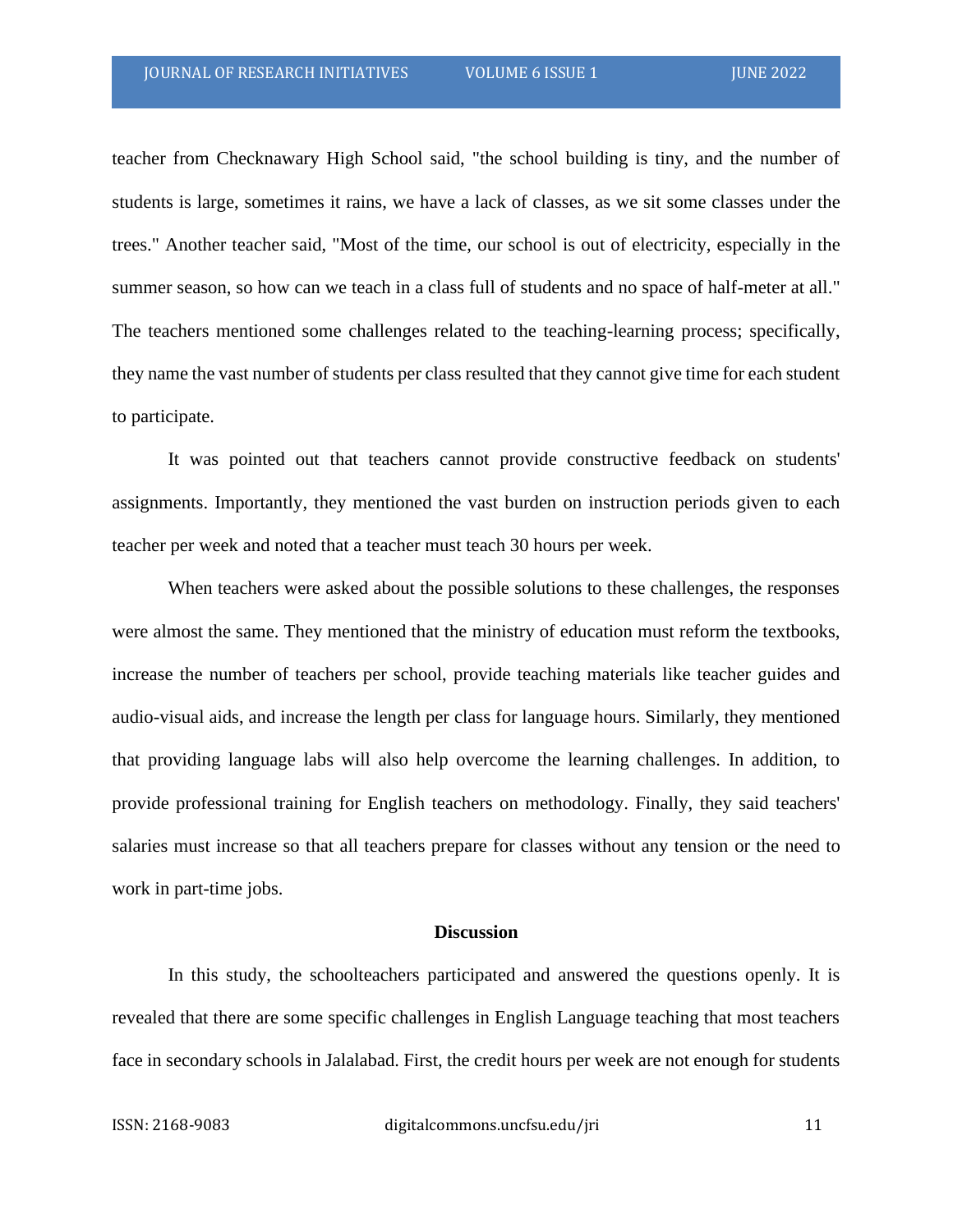to learn English. It is lack of credit hours and the widely divergent levels of students that challenges an English teachers' ability to teach English. For example, students' English proficiency levels differ greatly within a class.

Another finding that could be reported is large classes. Teachers said that a large class is a real problem. Large class in these four schools makes learning difficult because most of these students' English proficiency differs from one another. If a teacher chooses to teach intermediatelevel beginner students, they will find it boring. Beginner students will find teaching at the intermediate level challenging if a teacher decides to teach. The solution is to divide the class based on proficiency.

Finally, many teachers replied that the current textbooks and curriculum do not support the students' purpose and learning needs. It can be read that recent English books do not comply with the curriculum and do not answer their students' needs. Curriculum and English books need a close review. An alternative or solution to this case is redesigning the course according to students' needs.

In the interviews, teachers suggested solutions to improve English teaching in secondary schools. Most of the teachers said that the curriculum needs to be reformed. Moreover, there is a need to develop the teachers' capacity through professional trainings and workshops. Providing learning material is yet another critical aspect that should be provided for effective teaching. Similarly, they responded that the teaching load would not give enough time for them to be well prepared. In addition, they suffer from low salaries, which cause most of them to go for part-time work. Working part-time will block the roads for them to prepare and write feedback on students' assignments. Finally, the learning environment needs to be conducive to leading the learning

ISSN: 2168-9083 digitalcommons.uncfsu.edu/jri 12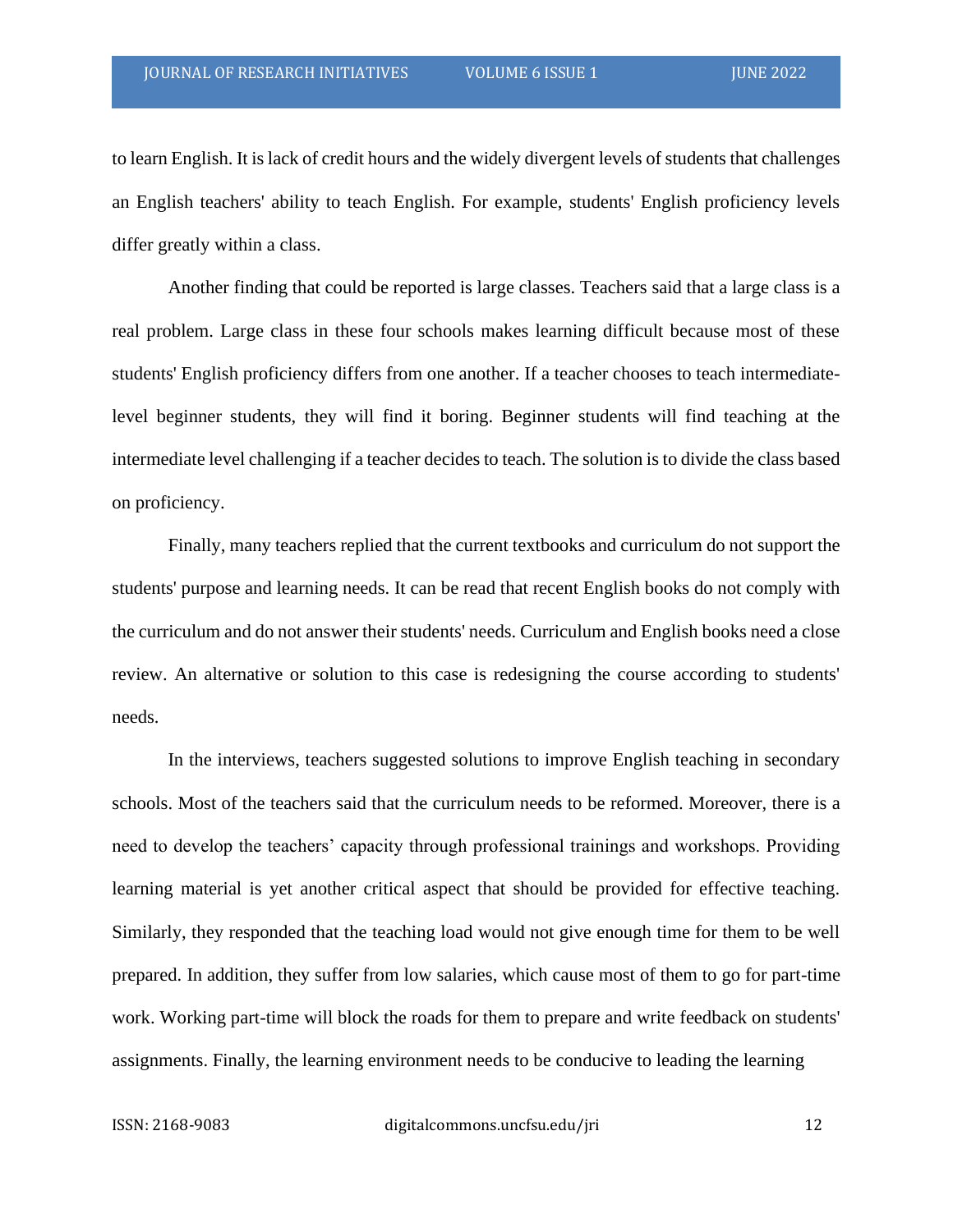process successfully.

## **Conclusion**

This study gained insight into investigating the challenges teachers face in teaching English as Foreign Language in Jalalabad schools. The research questions were directed to investigate the problems of teachers and provide possible solutions. Finding the challenges that teachers encounter based on their experience, the study provided a viable solution for the betterment of the teaching and learning process at the school level. The present study results yielded a report on teachers' challenges in teaching English in secondary schools in Jalalabad. The main challenges were a lack of authentic materials, a less conducive learning environment, and the teaching-learning process presently in use. The results recommended that the ministry of education provide authentic learning-teaching materials, provide a conducive learning environment, and facilitate the teachinglearning process more effectively.

It is recommended that further research is needed to find similar challenges, proper solutions and implement more appropriate future English language course design for the school level. Challenges in education, especially in English learning and teaching, could be improved based on proper research. Challenges may vary depending on the area, and the researcher recommends further exploration.

#### **References**

Akalın S, Zengin B (2007). Türkiye"de Halkın Yabancı Dil İle İlgili Algıları. Journal of Associates Physician India, 10(15), 8-114.

Azami, D. (2009). *BBC. Pushto News*, 12 January.

Bhalla, A, Jajoo, U., & Kalantri, C. (2002). *Attitudes of Teachers towards Teaching*.

ISSN: 2168-9083 digitalcommons.uncfsu.edu/jri 13